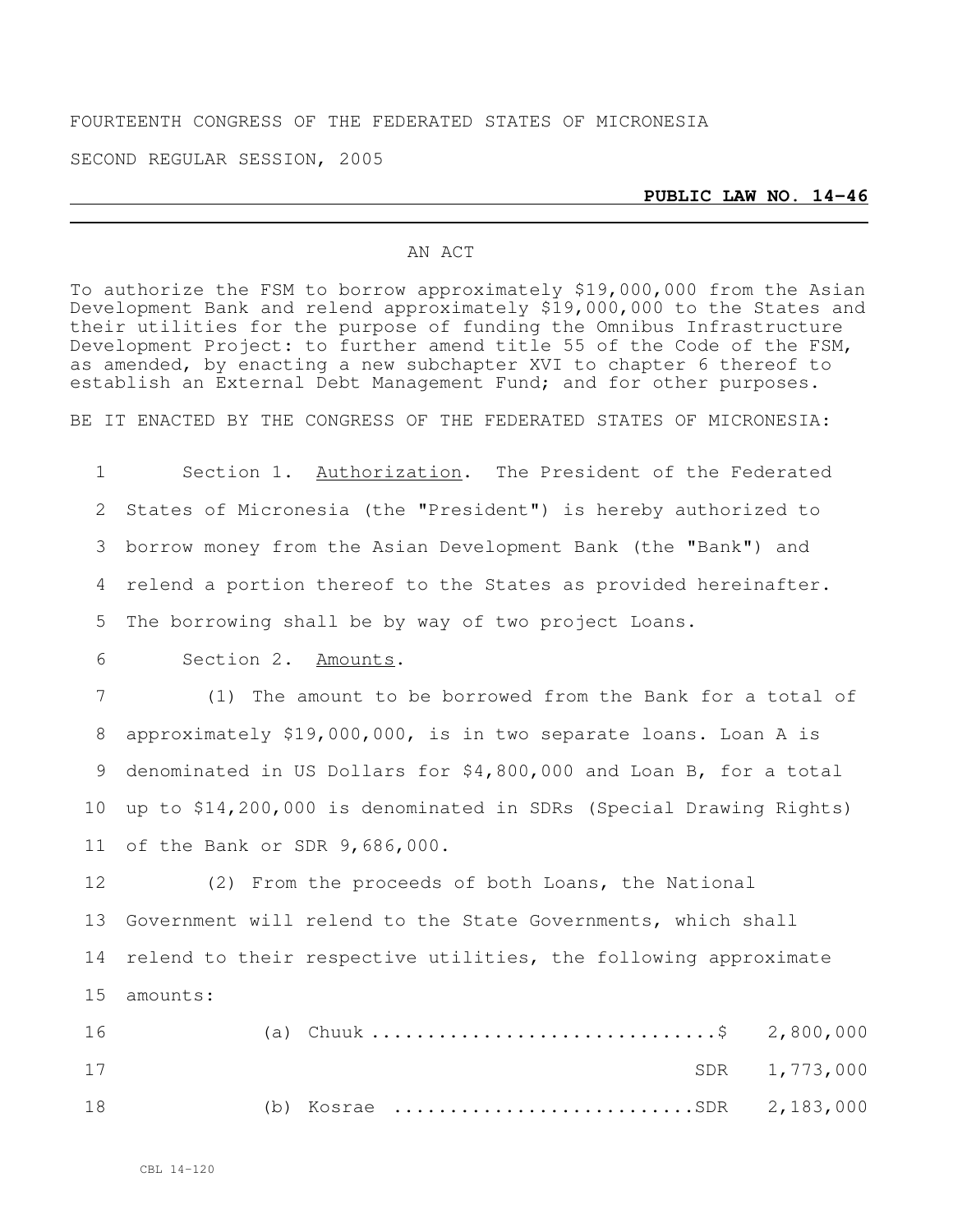(c) Pohnpei .............................\$ 2,000,000 SDR 3,752,000 3 (d) Yap ................................SDR 1,978,000 (e) Totals ..............................\$ 4,800,000 SDR 9,686,000 Section 3. Financial Terms. The Loans from the Bank and each of the Tripartite Financing Agreements with the States and the utilities: **LOAN A**  (1) has a 5 year grace period for the repayment of principal; (2) bears interest at the rate of the London Interbank Offered Rate plus point six of a percent (.6%) per annum; and (3) provides for the repayment of principal over a 25-year period commencing at the end of the grace period. LOAN B (1) has an 8 year grace period for the repayment of principal; (2) bears interest at the rate of 1% per annum during the grace period and 1.5% thereafter. (3) provides for the repayment of principal over a 24 year period commencing at the end of the grace period. 23 Section 4. Use of Proceeds. The Loans will be for the purpose of funding infrastructure development projects in all four states in the FSM as set forth in the Bank's Project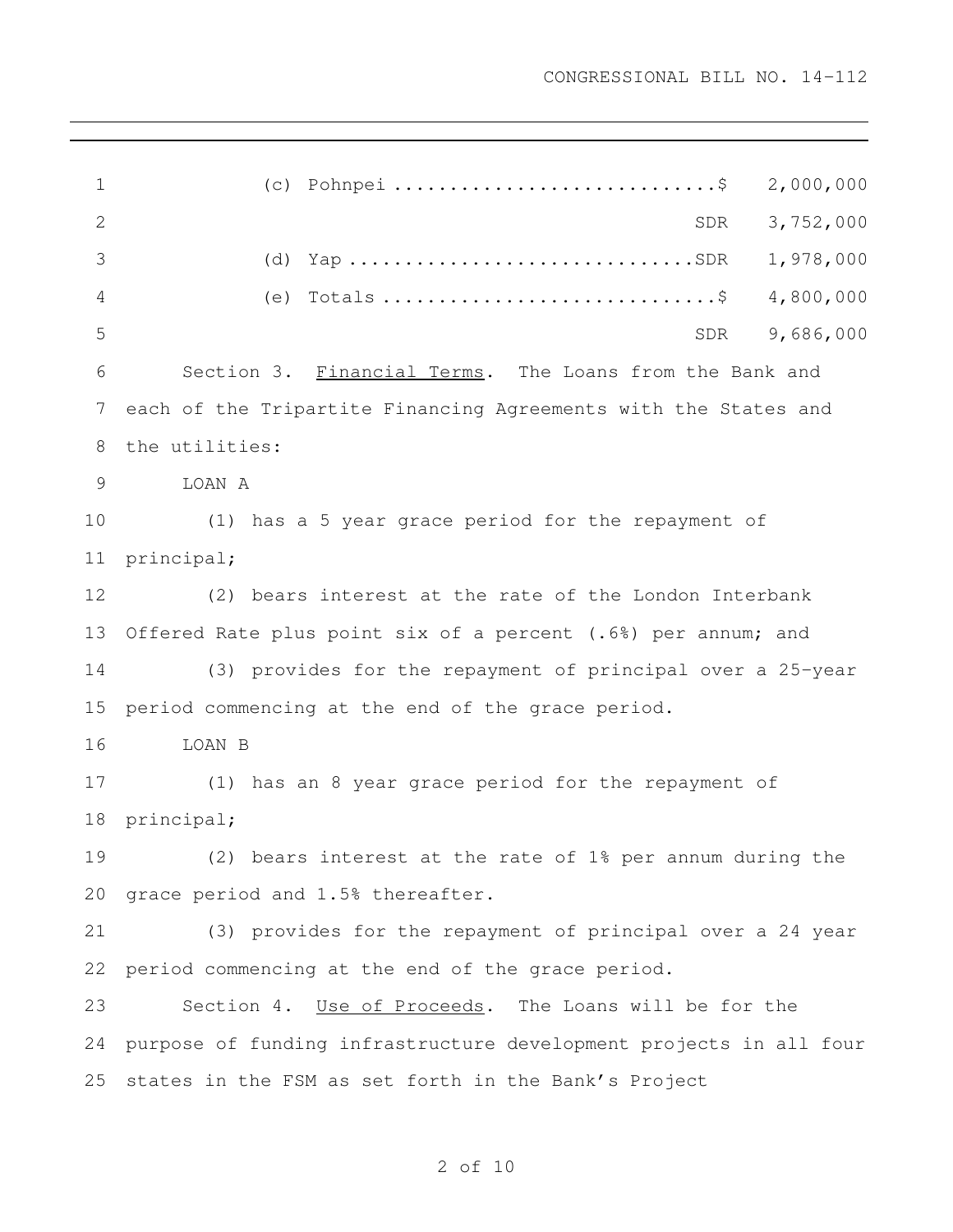Implementation Agreements already signed by all four Utilities (and States where appropriate). Loan proceeds may be used only as set forth in the Loan agreements between the Federated States of Micronesia ("FSM") and the Bank.

Section 5. Relending Conditions.

 (1) Relending of proceeds to a State and their utility shall be by way of Tripartite Financing Agreements between the National Government, the State and the respective utility which taken together:

 (a) place the foreign exchange risk on the utility with respect to disbursement of funds lent to the State and the utility.

 (b) provide for a separate State Trust Account created in the name of each State pursuant to the terms of the Tripartite Financing Agreements between the National Government, the State and the utility for the ADB Omnibus Infrastructure Development Project. The Trust Accounts shall be used, for said loan(s) from the National Government to the State and the utility and possibly other loans to the State.

 (c) provide for disbursement to the State and/or the utility of funds remaining in the Trust Account under the terms and conditions set forth in the Tripartite Financing Agreements.

 (d) contain such other provisions as the President or the Bank may require; and

(e) are specifically and properly authorized by the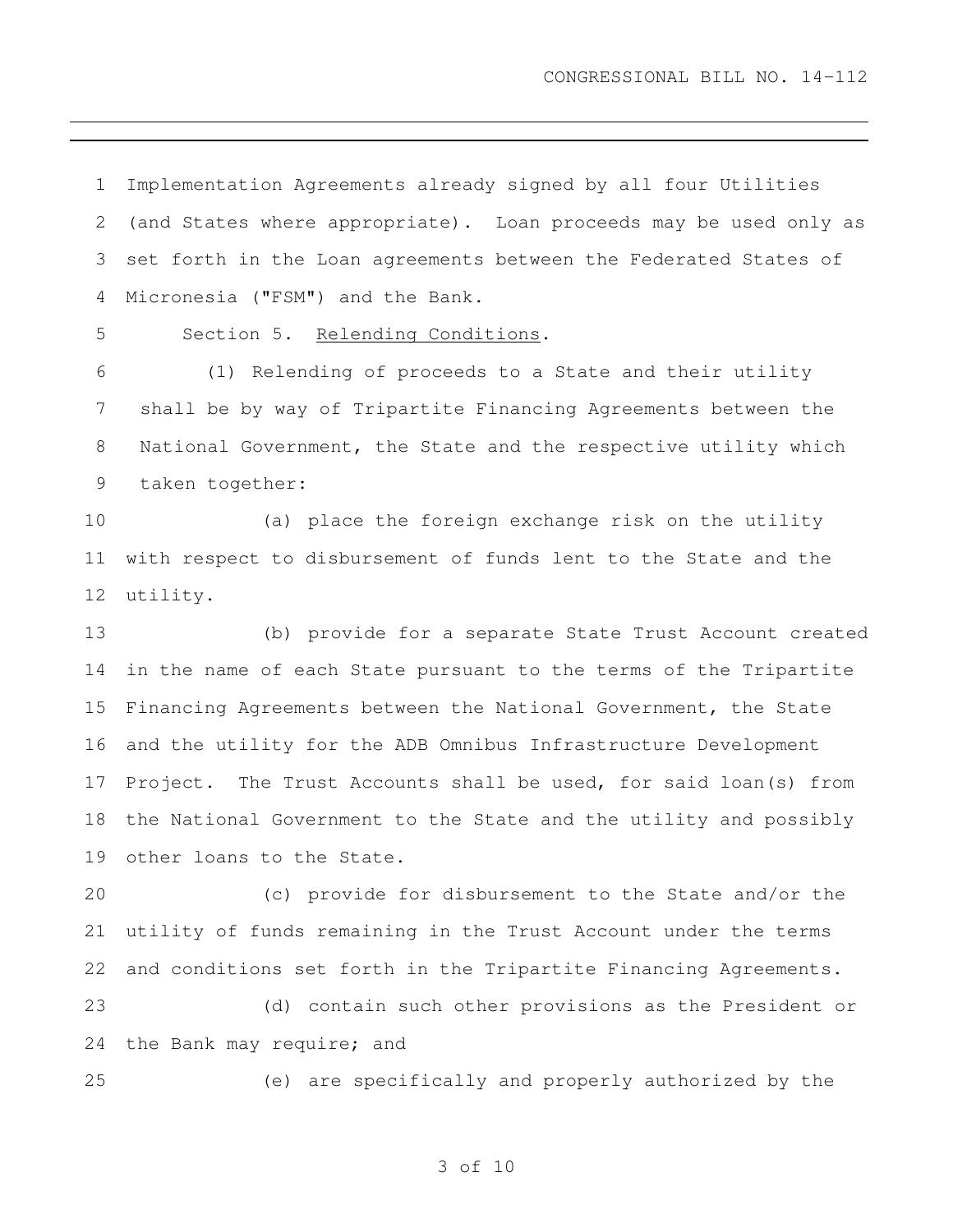Legislature of each State and ratified and/or authorized by the respective utility.

 (2) Except as provided herein or in the Loan agreements with the Bank, the form of the Tripartite Financing Agreement with respect to a particular Loan from the Bank shall be the same (except for the loan amounts) for all States so as to assure that no State is preferred over any other State.

8 Section 6. Delegations.

 (1) While the President shall remain involved and informed, he may delegate:

 (a) to the Secretary of the Department of Finance and Administration the authority to negotiate the Loan agreements with the Bank, the Tripartite Financing Agreement, with the States and their utilities, and other relevant documents;

 (b) to the Secretary of the Department of Finance and Administration the authority to sign any such documents on behalf 17 of the National Government;

 (c) to the FSM's representative on the Board of the Bank in Manila the authority to sign agreements between the Bank and the National Government on behalf of the FSM; and

 (d) to such officials as the President deems appropriate the authority to administer various portions of the programs and projects funded by the loan from the Bank.

 (2) The right to delegate the performance of an act to a person includes the right to ratify the performance of that act by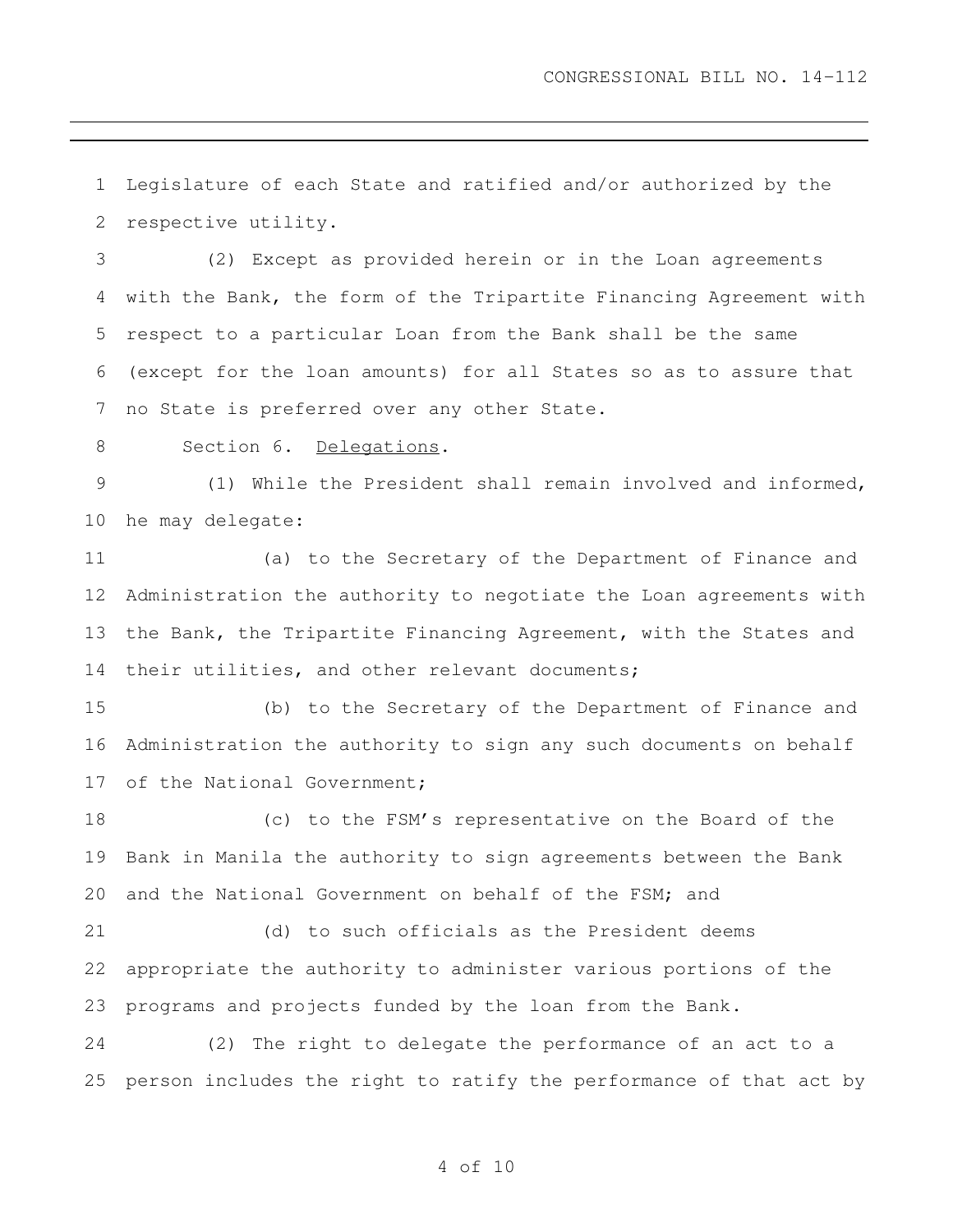that person after the fact.

| $\mathbf{2}$ | Section 7. External Debt Management Fund. Title 55 of the         |
|--------------|-------------------------------------------------------------------|
| 3            | Code of the Federated States of Micronesia, as amended, is hereby |
| 4            | further amended by enacting a new subchapter XVI of chapter 6     |
| 5            | entitled "External Debt Management Fund".                         |
| 6            | Section 8. Title 55 of the Code of the Federated States of        |
| 7            | Micronesia, as amended, is hereby further amended by enacting a   |
| 8            | new section 1601 of subchapter XVI of chapter 6 to read as        |
| 9            | follows:                                                          |
| 10           | "Section 1601. Establishment. There is hereby created             |
| 11           | and established an External Debt Management Fund,                 |
| 12           | separate from the General Fund of the FSM and all other           |
| 13           | funds."                                                           |
| 14           | Section 9. Title 55 of the Code of the Federated States of        |
| 15           | Micronesia, as amended, is hereby further amended by enacting a   |
| 16           | new section 1602 of subchapter XVI of chapter 6 to read as        |
| 17           | follows:                                                          |
| 18           | "Section 1602. Purpose. The purpose of the Fund is to             |
| 19           | provide an ongoing fund for the receipt and disbursement          |
| 20           | of funds associated with the loans from the Asian                 |
| 21           | Development Bank (referred to herein as the "Bank") with          |
| 22           | respect to the Omnibus Infrastructure Development                 |
| 23           | Project (referred to herein as the "Project"), and any            |
| 24           | other loan from an external lender if National                    |
| 25           | Government authorizing legislation for that loan                  |
|              |                                                                   |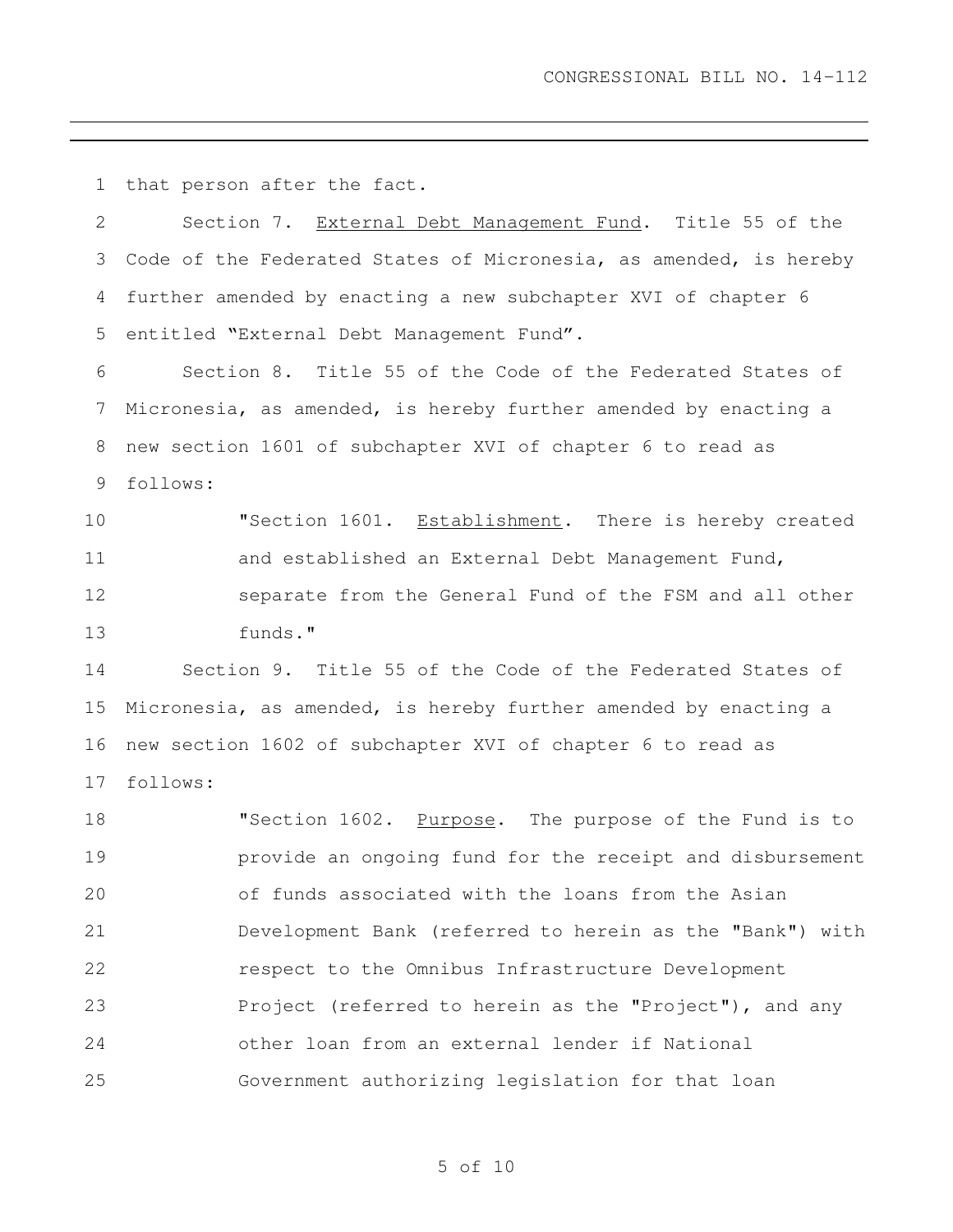provides that the loan is to be repaid out of the Fund. All said loans are hereinafter referred to collectively as the 'subject loans' and individually as a 'subject loan'." Section 10. Title 55 of the Code of the Federated States of Micronesia, as amended, is hereby further amended by enacting a new section 1603 of subchapter XVI of chapter 6 to read as follows: 9 "Section 1603. Accounts within the Fund. The Fund shall contain the following accounts: (1) a disbursing account for each of the subject loans 12 to receive and lend the portion of the proceeds of that 13 loan intended for the use by the Four State Governments; (2) a master repayment account for use by the National Government in consolidating repayments from the State 16 repayment accounts; (3) a repayment account for each State for use by the National Government on behalf of the State reserving funds for repayment of the State's share of the subject loans; and (4) such other accounts as may be deemed appropriate." Section 11. Title 55 of the Code of the Federated States of Micronesia, as amended, is hereby further amended by enacting a new section 1604 of subchapter XVI of chapter 6 to read as follows: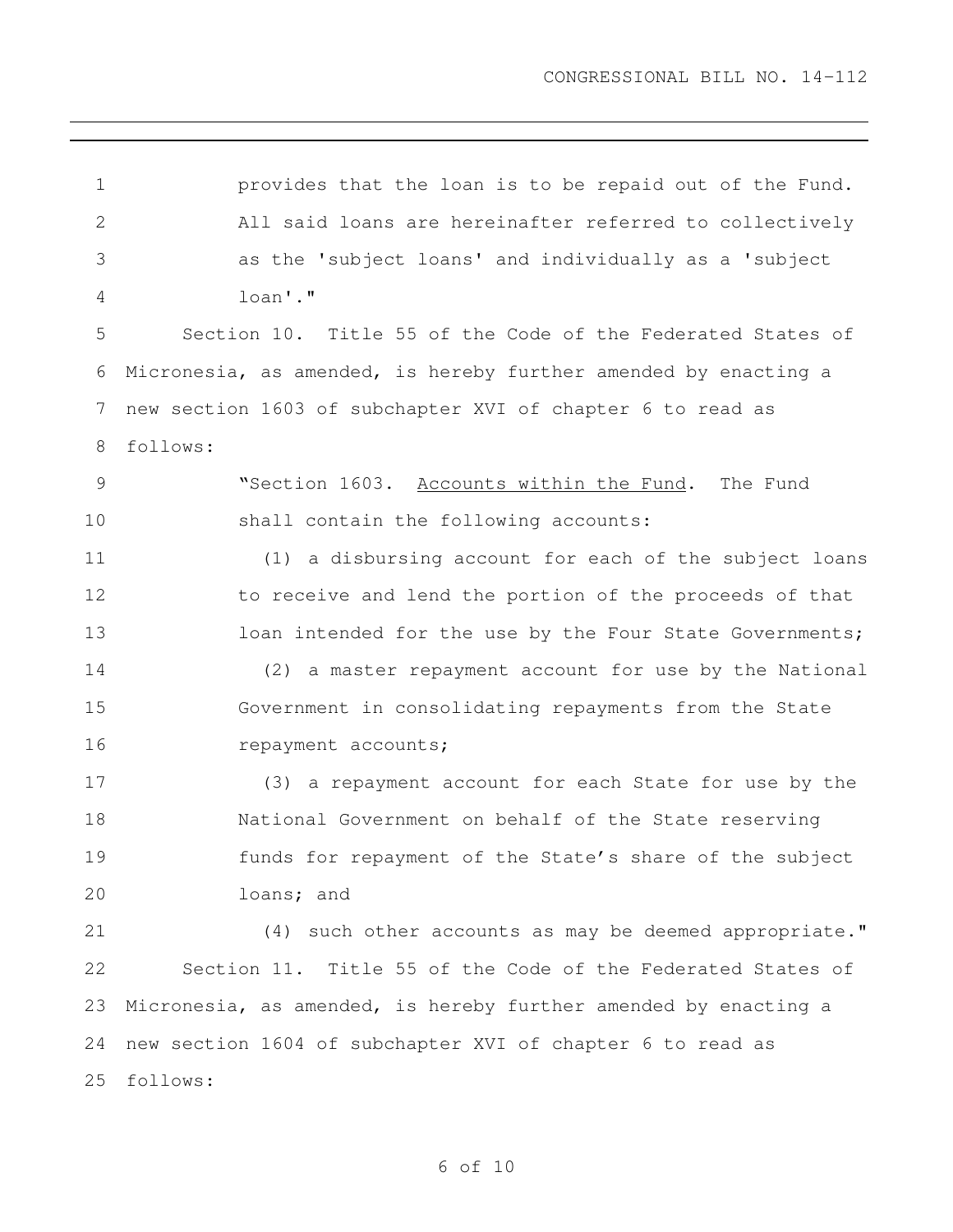**"Section 1604.** Deposits. (1) Funds received pursuant to the loan agreements between the Federated States of Micronesia and the external lender with respect to a subject loan shall be deposited in the appropriate disbursing account. (2) Funds appropriated by the National Government if 7 any, for execution of the project of the subject loans shall be deposited in the appropriate disbursing account. (3) Funds received from a State or from a trust account administered by the National Government on 12 behalf of a State for repayment of the State's portion of the subject loans shall be deposited in the State's 14 repayment account. (4) Funds appropriated by the National Government, if 16 any, for repayment of the subject loans shall be deposited in the master repayment account. (5) Funds received from any other source associated with the subject loans shall be deposited in the appropriate account. (6) Investment returns or losses and associated fees, costs and changes shall remain with the account earning or suffering them." Section 12. Title 55 of the Code of the Federated States of Micronesia, as amended, is hereby further amended by enacting a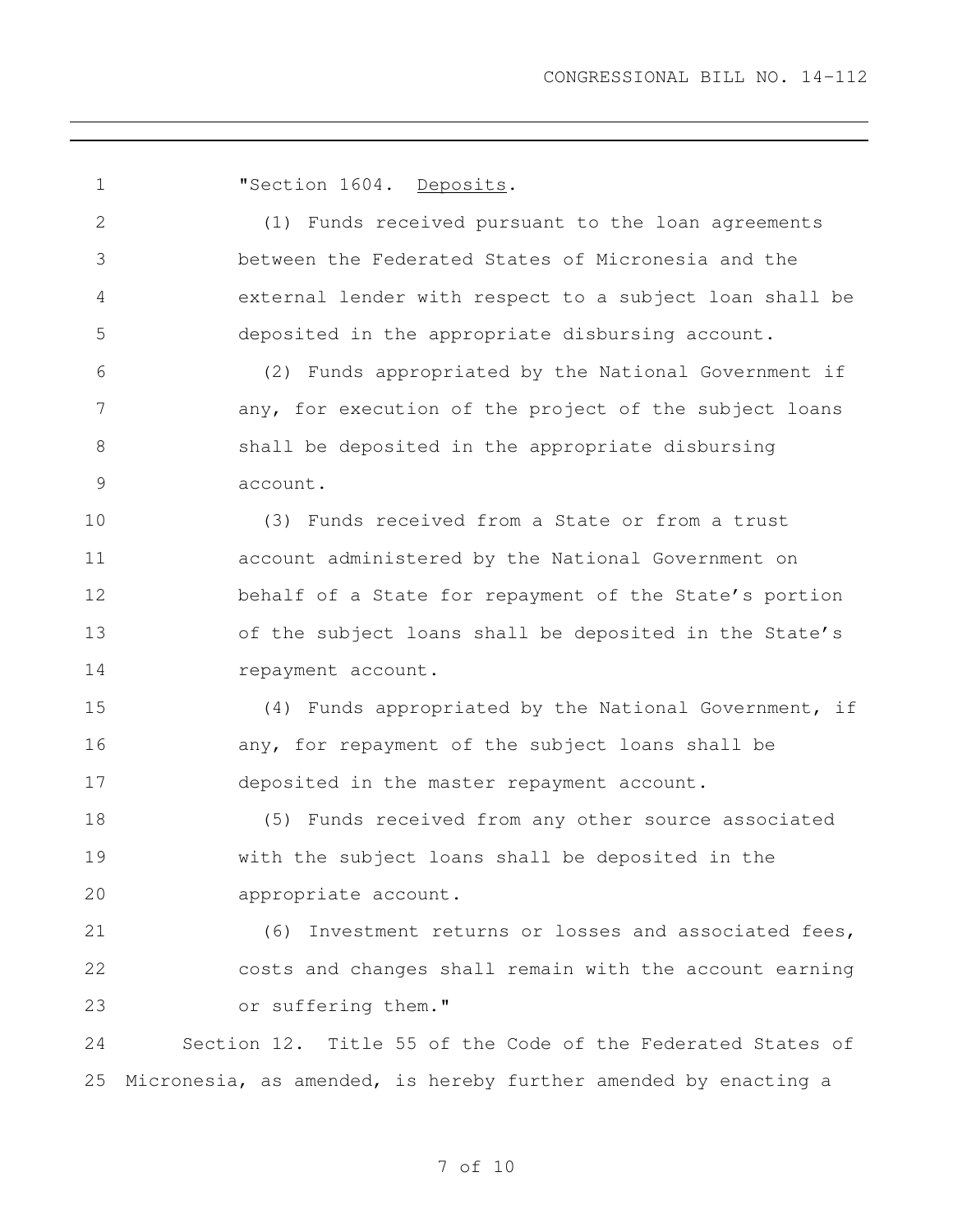new section 1605 of subchapter XVI of chapter 6 to read as follows: "Section 1605. Disbursements. (1) The Secretary of the Department of Finance and Administration is hereby authorized to make the following disbursements of moneys available in the Fund, without further authorization or appropriation by the Congress of the Federated States of Micronesia, for the following and no other purposes: (a) execution of the programs and projects of the subject loans to the extent and in the manner called for 12 in the applicable loan agreements or appropriating legislation applicable to the subject loans associated 14 with that disbursing account; (b) from a disbursing account to the master repayment account with respect to any surplus funds remaining after the programs and projects associated 18 with that disbursement account have been executed; (c) from the master repayment account for repayment of the subject loans in accordance with their 21 terms; (d) from a State repayment account for repayment 23 of the subject loans in accordance with their terms; (e) from a State repayment account to the State as called for by written agreement between the State and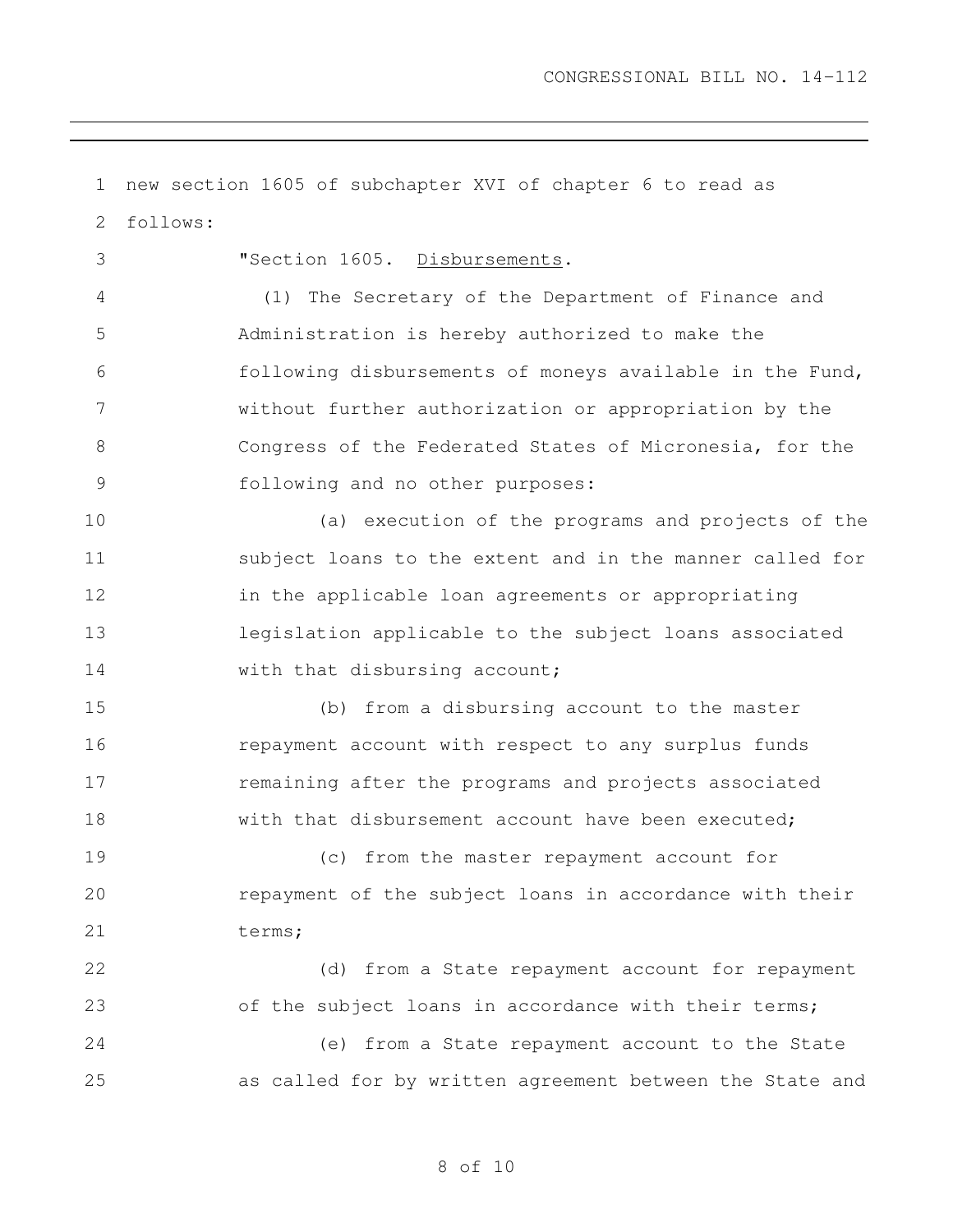1 the National Government; or (f) as otherwise required by law. (2) Unexpended moneys in the Fund shall not revert to the General Fund nor lapse at the end of the fiscal year." Section 13. Title 55 of the Code of the Federated States of Micronesia, as amended, is hereby further amended by enacting a new section 1606 of subchapter XVI of chapter 6 to read as follows: 10 TSection 1606. Administration. The Fund shall be administered by the Secretary of the Department of Finance and Administration, who shall administer the 13 fund in accordance with the applicable loan agreements, financing or relending agreements, law, generally accepted accounting standards, and sound financial practices for the effectuation and implementation of the **provisions of this subchapter.**" Section 14. Title 55 of the Code of the Federated States of Micronesia, as amended, is hereby further amended by enacting a new section 1607 of subchapter XVI of chapter 6 to read as follows: 22 "Section 1607. Annual Report. The President of the Federated States of Micronesia, or his designee, shall report to the Congress of the Federated States of Micronesia and to the Governor of each participating